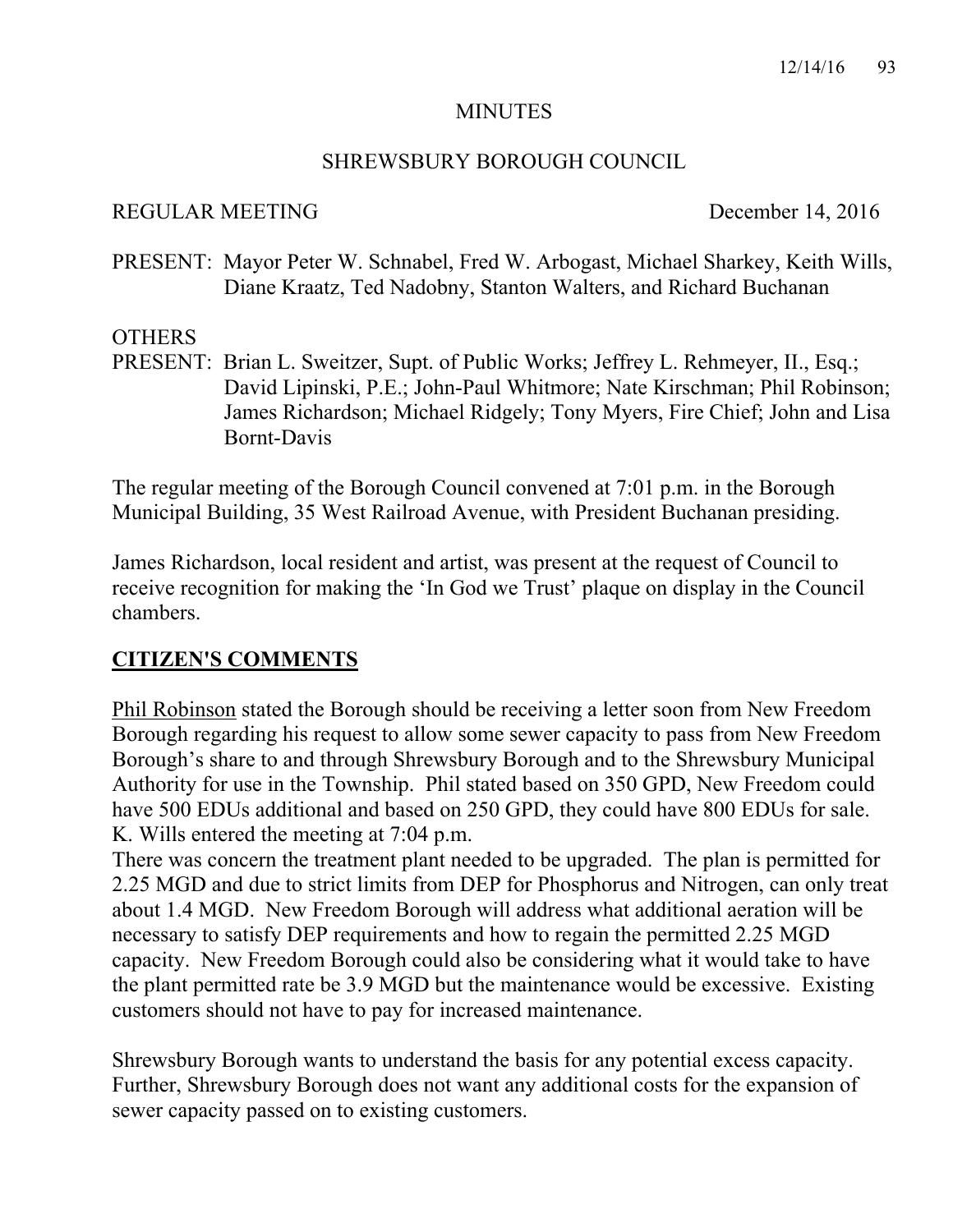# **APPROVAL OF MINUTES**

The minutes of the November meeting were approved by unanimous consent.

# **APPROVAL OF EXPENDITURES AND REPORT OF ACCOUNTS**

F. Arbogast moved to approve the bill lists: general account check numbers 1210 thru 1248; water account check numbers 1098 thru 1112; sewer account check numbers 1061 thru 1072; highway aid account: none; and to approve the financial reports for November. T. Nadobny seconded. The motion carried with all in favor. The PLGIT balances and report of accounts for the Municipal Authority were also included.

# **APPROVAL OF PAYROLL REGISTER**

F. Arbogast moved to approve the November 7 and 21 payroll registers.

D. Kraatz seconded. The motion carried with all in favor.

# **SUBDIVISION & LAND DEVELOPMENT**

# 95 East Forrest Avenue

A revised grading plan was approved in 2014 to allow the grade to be raised slightly higher than the six feet required in the Zoning Ordinance. Council also did not want a right turn ingress/egress only and felt a shared two-way driveway would work best. The Subdivision and Land Development Committee met with the developers and their representative at their request to see if some relief could be granted in order to have this lot developed. The previous plan showed a 12% slope at the exit and retailers felt it was too steep for liability and safety concerns. An 8% slope would be acceptable and a 6% slope would be better. Fill, sloping, and landscaping could be added to raise the lot and potentially still be congruous with the adjoining property owners. A small retaining wall would be necessary in the rear. The Committee stated it would consider reviewing another revision to the grading plan.

D. Kraatz moved to allow another grading plan to be considered by Council. K. Wills seconded. The motion carried with all in favor. There was more discussion to include the driveway access points, congruency to the adjoining parcels, landscaping in the rear, and what adjustments will be necessary for grading. The Committee was asked to look at this parcel from the north side and what the neighbors to the north would see.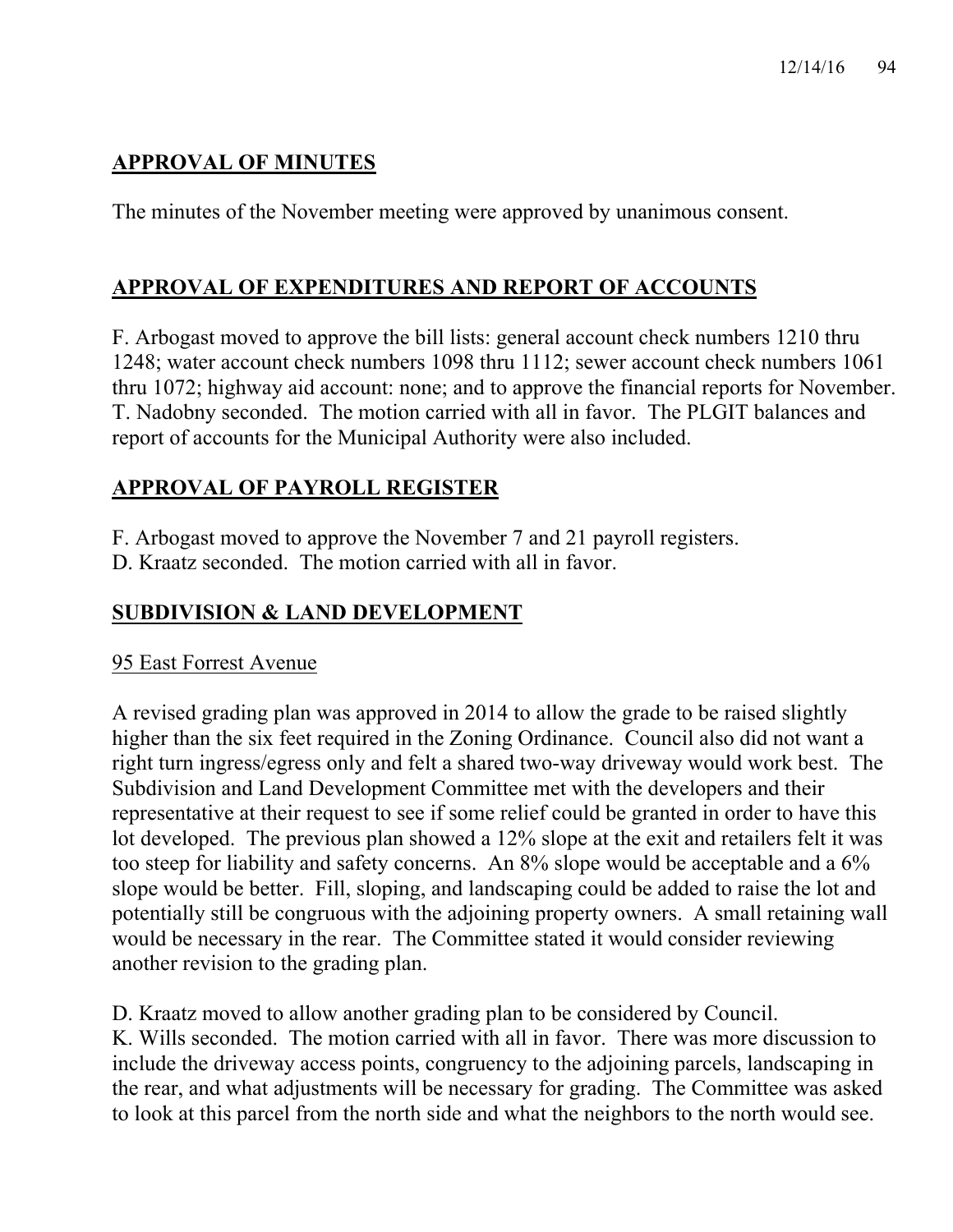D. Kraatz moved that it is the recommendation of the Committee that there is a willingness to consider a revised grading plan following Section 312 of the Zoning Ordinance, considering walls in the rear, buffering, and the point of access. K. Wills seconded. The motion carried with all in favor.

## **Codes Enforcement**

Five building permits were issued in November. Keith's activity report was submitted and is on file.

## **Southern Regional Police** – Mayor Schnabel and R. Buchanan

The Police Commission approved the agreement with the consultant from DCED to perform a study and to provide recommendations on funding formula, manpower, efficiency of officers, and staff.

Since two municipalities stated they would be withdrawing from the Commission at the end of 2017, Bruce Merrill, New Freedom Borough Councilman, submitted a proposal to extend and amend the current police agreement for two years. In 2018, the funding would be based on 60% calls, 20% road mileage, and 20% population. In 2019, the funding would be based on 100 police response hours. The routine patrol time and response time were clarified in that routine patrol time is preventative and response time is when there is a call for service or a routine patrol initiates a response. Funding formula hours would be billed only on response time. R. Buchanan stated at the end of 2019, he still would like to see population added to the formula. The Police Commission felt the proposal is a good idea in that it buys more time in order to resolve the funding formula.

An executive session was called at 8:07 p.m. for a personnel issue. The meeting was resumed at 8:49 p.m.

The concern is the proposal does not address what happens at the end of 2019.

M. Sharkey moved to notify the other member municipalities that Shrewsbury Borough supports the Bruce Merrill proposal to provide stability of the police force and that what happens beyond the end of 2019 needs to be addressed and that we would like to see the results from the independent consultant before any further action is taken. D. Kraatz seconded. The motion carried with all in favor.

**Water & Sewer** – Supt. Sweitzer/T. Nadobny

SCADA Project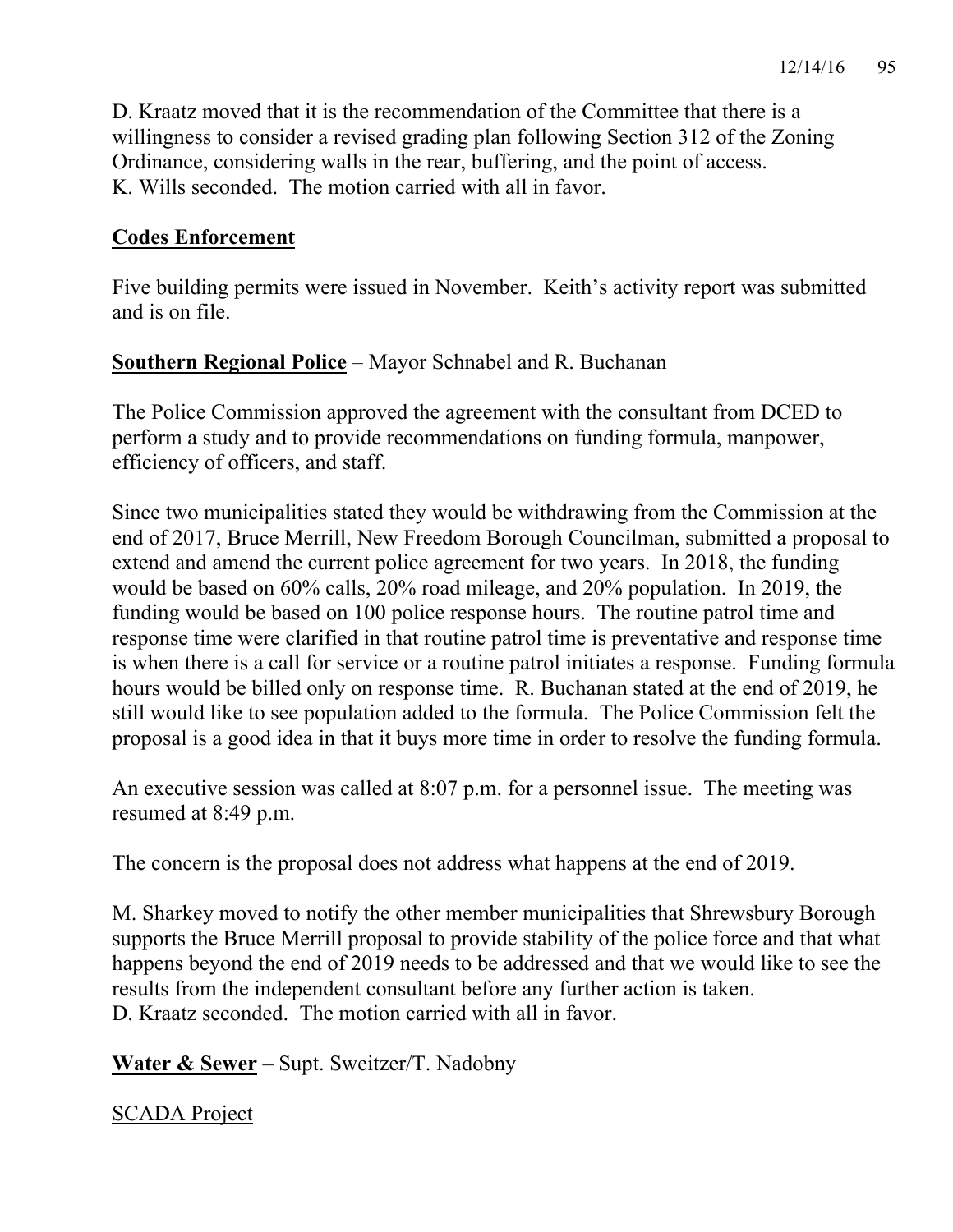The Meadow, Village, and Home Wells are online and working properly and the electrician is installing conduit and wire. To date, \$54,203.09 has been spent and the total 2016 budget was \$80,000.00. The project is three quarters finished.

### Cloverdale Avenue, Lisburn Avenue, Hill Street Water Main Replacement

The project began on August 15 and H & H General Contracting is installing water services on Cloverdale and Lisburn Avenues. The work should be completed within the next two weeks.

## Essex Circle Drive Sewer/Roads Project

Fitz & Smith was the low bidder at \$325,595.50. The project started on August 26 and is shared by the Borough at 14% and the Authority at 86% of the cost. The contractor blacktopped the completed project area. Fitz & Smith will resume the pipe replacement from Culpepper Road to South Main Street in April.

#### Water Rate Increase

The water rates will be increased as follows effective  $1/1 - 3/31/17$  billing cycle: Residential: fixed charge from \$40.00 to \$50.00 with a 20¢ increase per tier Commercial: fixed charge from \$40.00 to \$52.50 with a 15 $\phi$  increase per tier

- T. Nadobny moved to approve the above new rate schedule.
- F. Arbogast seconded. The motion carried with all in favor.

# **Public Roads & Lighting** – Supt. Sweitzer/ M. Sharkey

#### Crack Sealing

The crack sealing is completed for 2016. All of the remaining material was used so new supplies will need to be ordered in 2017.

#### 201 South Main Street Truck Traffic

WalMart still has a delivery truck that is trying to navigate the intersection of South Main Street and East Church Avenue. Supt. Sweitzer has contacted different WalMart supervisors to change their delivery route. One of the recent incidents caused a disablement of 4 hours and had traffic blocked due to a blown tire. Supt. Sweitzer was asked to look into a study to restrict the tractor trailers on this street and to report back next month. Sol. Rehmeyer was also asked to send a letter to Walmart.

#### Post Office Stormwater Project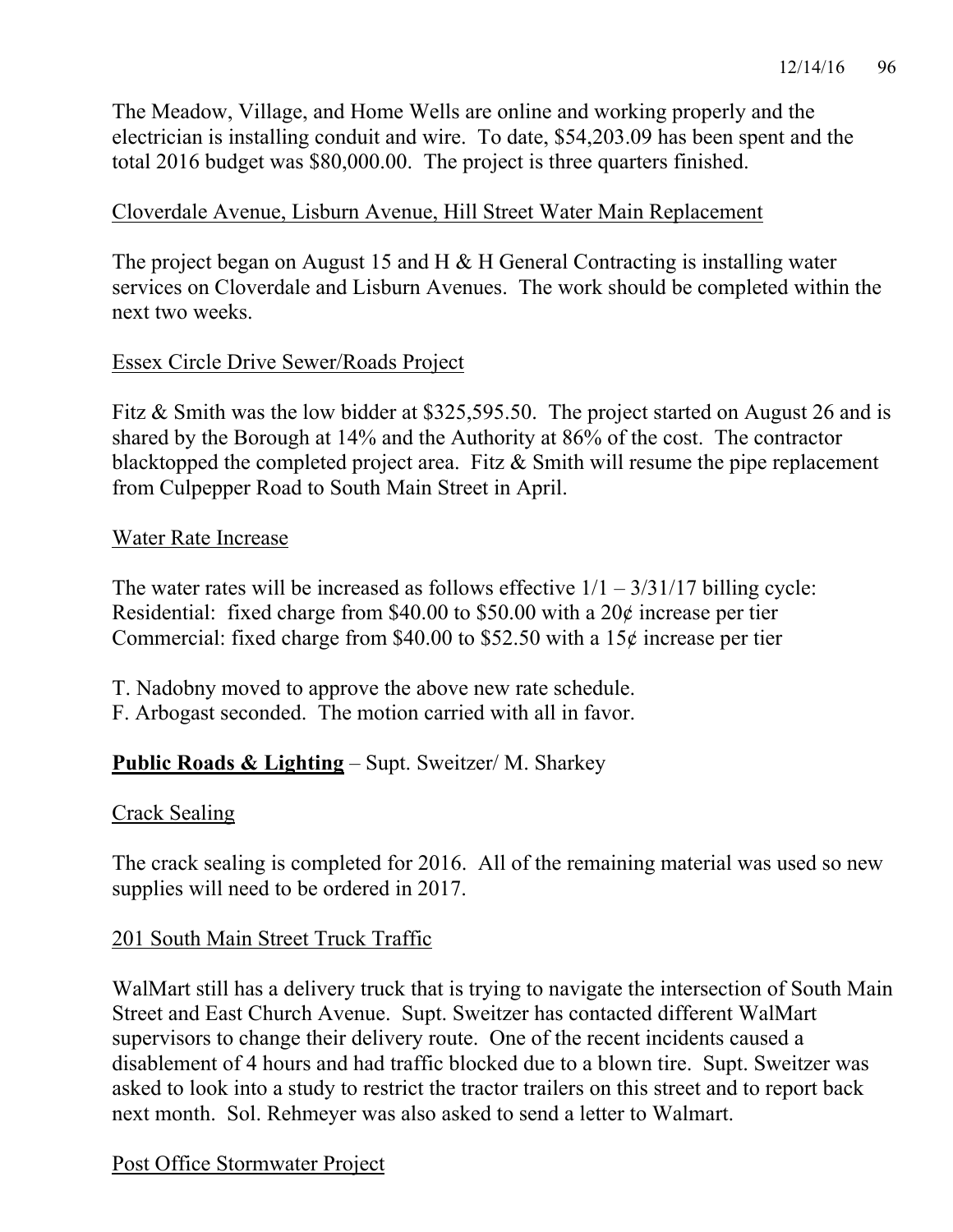No materials have been ordered for this project. The project will begin when all agreements are finished and signed.

#### North Main Street Paving Project

PennDOT notified Eng. Lipinski that all driveway changes and Linden Avenue would need a HOP. Eng. Lipinski was asked to obtain permits for all driveway changes.

#### LED Lighting

M. Sharkey stated a local lighting engineer offered to speak to Council free of charge to advise about types of lighting in regard to when the Borough can change the street lighting to LED light bulbs and fixtures.

M. Sharkey moved that Mr. Good be invited to speak to Council regarding lighting recommendations.

T. Nadobny seconded. The motion carried with all in favor.

# **Public Lands, Buildings and Finance** – F. Arbogast

Adoption of Tentative 2017 Budget

F. Arbogast moved to adopt the tentative 2017 General budget.

S. Walters seconded. The motion carried with all in favor.

F. Arbogast moved to adopt the tentative 2017 Water budget that calls for a rate increase. T. Nadobny seconded. The motion carried with all in favor.

F. Arbogast moved to adopt the tentative 2017 Sewer budget. M. Sharkey seconded. The motion carried with all in favor.

F. Arbogast moved to adopt the tentative 2017 Highway Aid budget. M. Sharkey seconded. The motion carried with all in favor.

# Audit Quotes for DCED Report and Financial Statements

Quotes were received from the current firm of Baker Tilly Virchow Krause, LLP as follows:

| $2016$ audit | \$19,250.00 |
|--------------|-------------|
| $2017$ audit | \$20,000.00 |
| 2018 audit   | \$20,750.00 |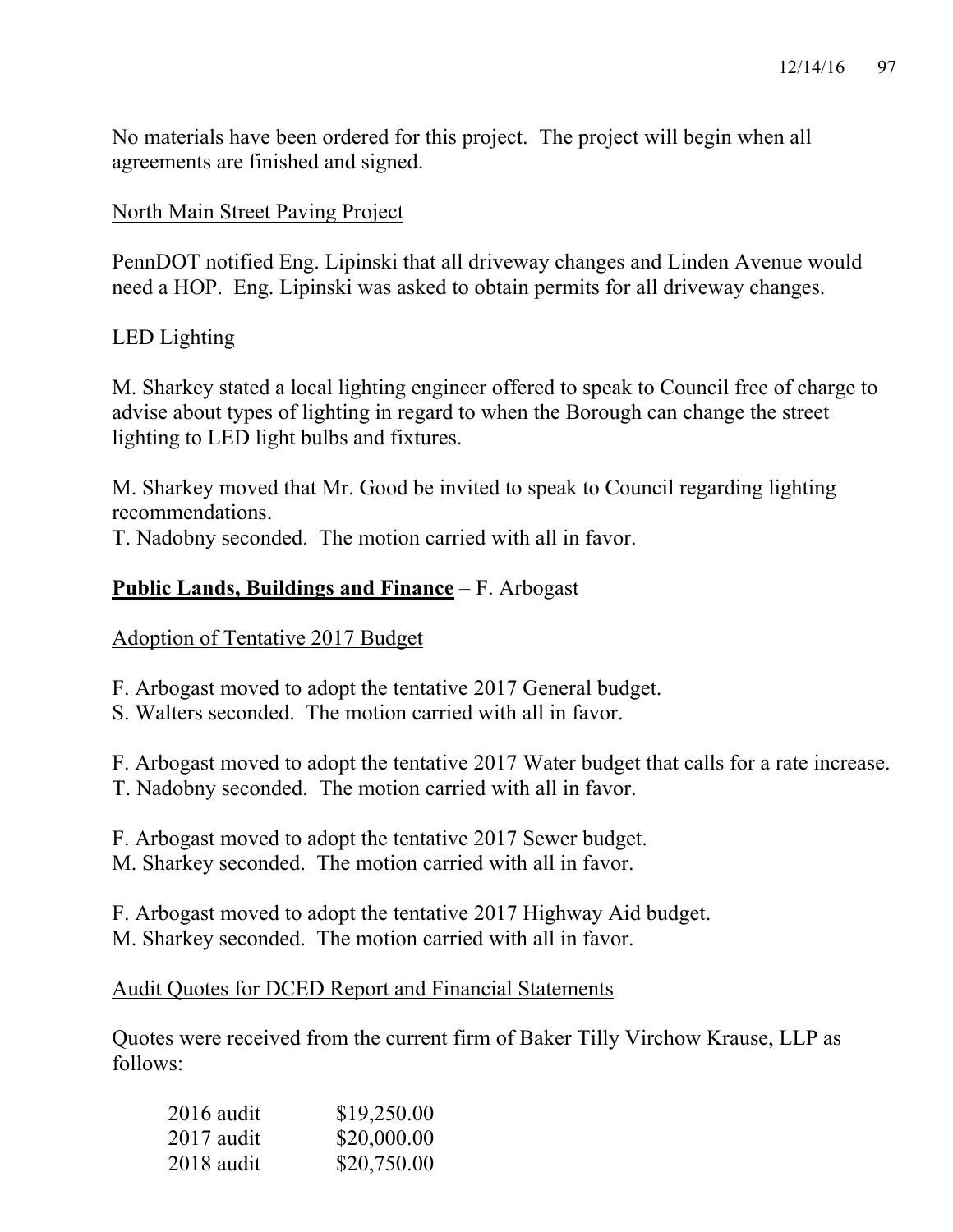From SEK  $&Co$ 

| $2016$ audit | \$9,950.00  |
|--------------|-------------|
| $2017$ audit | \$10,250.00 |
| $2018$ audit | \$10,550.00 |

F. Arbogast moved that the firm of SEK & Co. be retained to perform the next three year audits.

D. Kraatz seconded. The motion carried with all in favor. The Authority will vote on the proposals next week.

#### Loan

F. Arbogast stated he spoke with Tammy Snyder of Fulton Bank and the interest depends on when the Borough applies, there is an issuance fee of \$1,500.00, legal fees, and a fixed rate for five years. An account would need to be opened.

## **ENGINEER'S REPORT**

#### Water Work

Eng. Lipinski submitted a recommendation of payment to H & H General Excavating Company in the amount of \$56,159.85. There was discussion as to whether the liquidated damages clause should come into play since the project went over the completion deadline. Given the fact that the crew was on the job site every day except for one week at our request, and the work is satisfactory, no liquidated damages will be charged.

M. Sharkey moved to approve payment to H & H General Excavating Company in the amount of \$56,159.85.

T. Nadobny seconded. The motion carried with all in favor.

#### Essex Circle Drive Recommendation of Payment and Change Order

Eng. Lipinski submitted a recommendation of payment to Fitz & Smith, Inc. in the amount of \$37,306.33. The Borough's share is 14%. Eng. Lipinski presented a Change Order to extend the contract until June 30, 2017.

F. Arbogast moved to approve payment to Fitz & Smith, Inc. the amount of \$5,222.89 and to authorize President Buchanan to sign the Change Order.

T. Nadobny seconded. The motion carried with all in favor except M. Sharkey, opposed.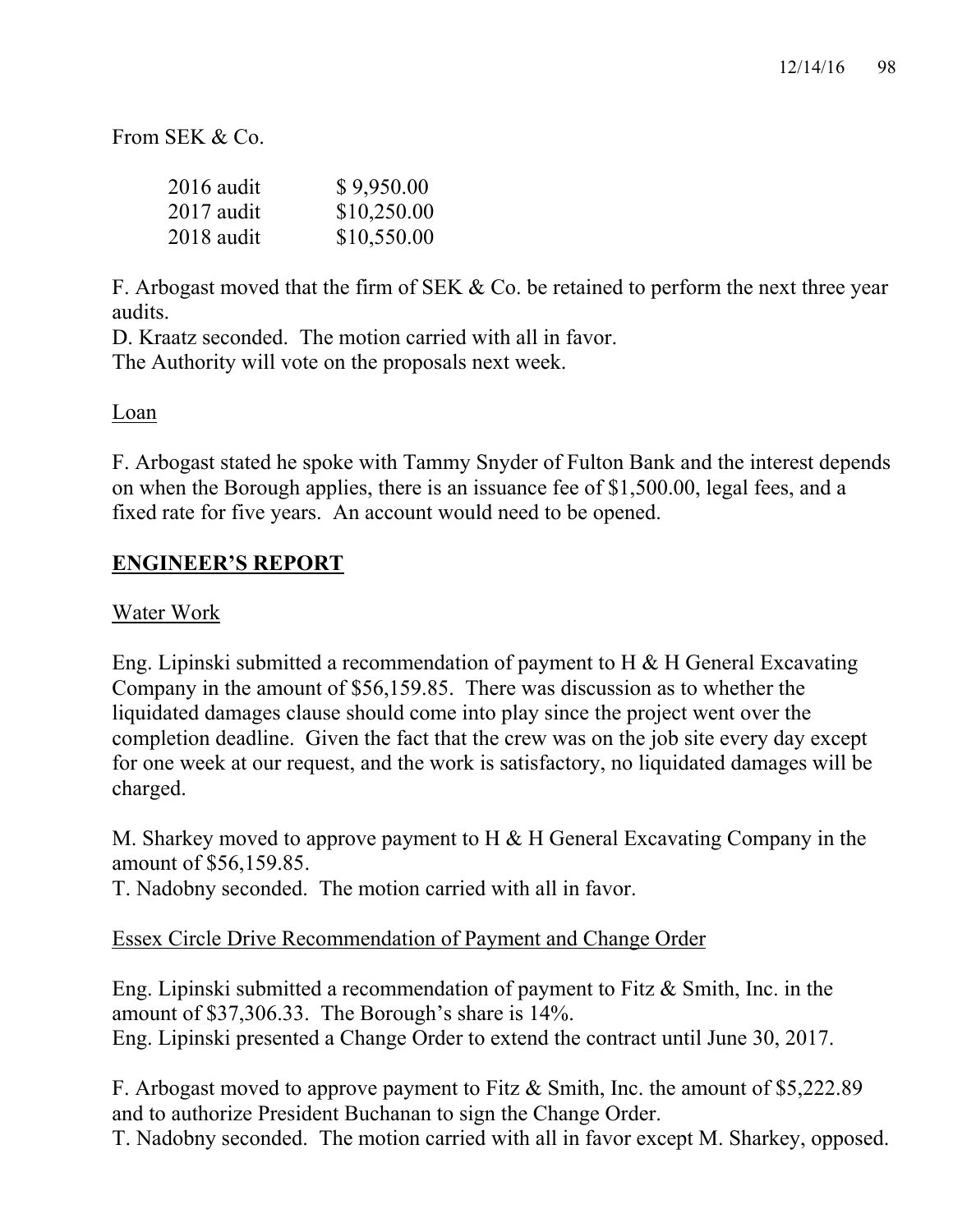# Tapping Fees

The new tapping fee will be \$3,156.05 based on Act 57 calculations.

T. Nadobny moved to approve the new sewer tapping fee in the amount of \$3,156.05. D. Kraatz seconded. The motion carried with all in favor. Documentation is being prepared.

## Lutheran Home Sewer Zimmerman Building

SpiriTrust Lutheran representatives signed the jurisdictional determination request and all the information was sent to the U.S. Army Corps of Engineers on November 18. On November 30, Eng. Lipinski was contacted by the Corps notifying that as of October 31, additional information and forms have to accompany the jurisdictional determination. The additional forms were submitted and sent to the Corps on December 2.

#### Deer Creek Pump Station Wet Well Expansion

A meeting was held with a representative of DEP on November 29. Eng. Lipinski's office submitted the requested information per their comment letter and what was discussed at the meeting. DEP indicated during the November 29 meeting that the permit could be issued.

# **SOLICITOR'S REPORT**

# Post Office Property, 50 Constitution Avenue

The owner has accepted the Borough's offer and is willing to contribute its share which is estimated to be around \$4,740.00 to cover materials. The Borough will cover labor and equipment which is estimated to be around \$3,480.00. Sol. Rehmeyer's office is preparing an agreement with the property owner. The Borough engineer and Supt. Sweitzer are working on an exhibit to show the necessary right-of-way and work to be done therein.

#### Year-end Ordinances

Sol. Rehmeyer's office has prepared the year-end tax ordinances for adoption at the yearend meeting. The Ordinance authorizing the tax collector to charge a fee for the issuance of real estate tax certifications, duplicate tax bills, receipts and fees for returned checks will also be adopted at the year-end meeting.

#### Act 172 of 2016, HB 1683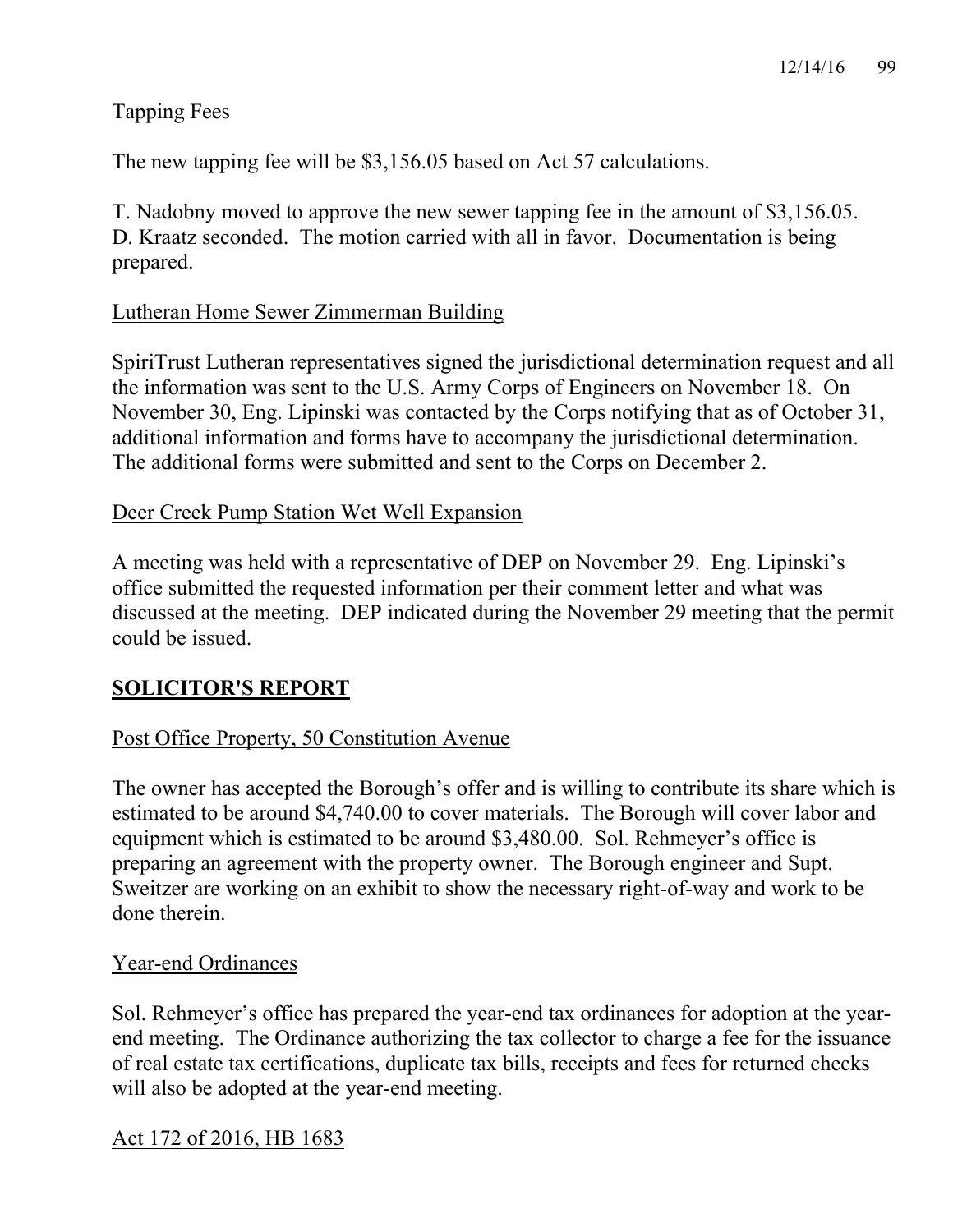Sol. Rehmeyer's office is in the process of analyzing the Act and implementation process.

# **Public Safety, Welfare and Personnel** – F. Arbogast and S. Walters

## 2017 Animal Control Officer Contract

F. Arbogast moved to approve the 2017 contract with Kim Erdman.

T. Nadobny seconded. The motion carried with all in favor.

#### **Bonuses**

F. Arbogast moved that the bonuses be given based on the schedule. M. Sharkey seconded. The motion carried with all in favor.

## Pay Raises

F. Arbogast moved that the pay raises be given based on the amount budgeted. T. Nadobny seconded. The motion carried with all in favor.

## EMA

S. Walters stated the EMA radios were re-programmed last week by a technician from the County.

#### Regional EMA

S. Walters stated a meeting was held on November 22 to discuss the joint agreement. The annual PEMA weather drill was held today to achieve storm-ready status.

#### **Secretary's Report** – C. Bosley

#### Increase Donation to Susquehannock Band

The Borough has been donating \$200.00 to the band for providing the music for the tree lighting ceremony.

T. Nadobny moved to increase the donation amount to \$300.00 for the band. K. Wills seconded. The motion carried with M. Sharkey abstaining.

#### Annual Appreciation Dinner Location